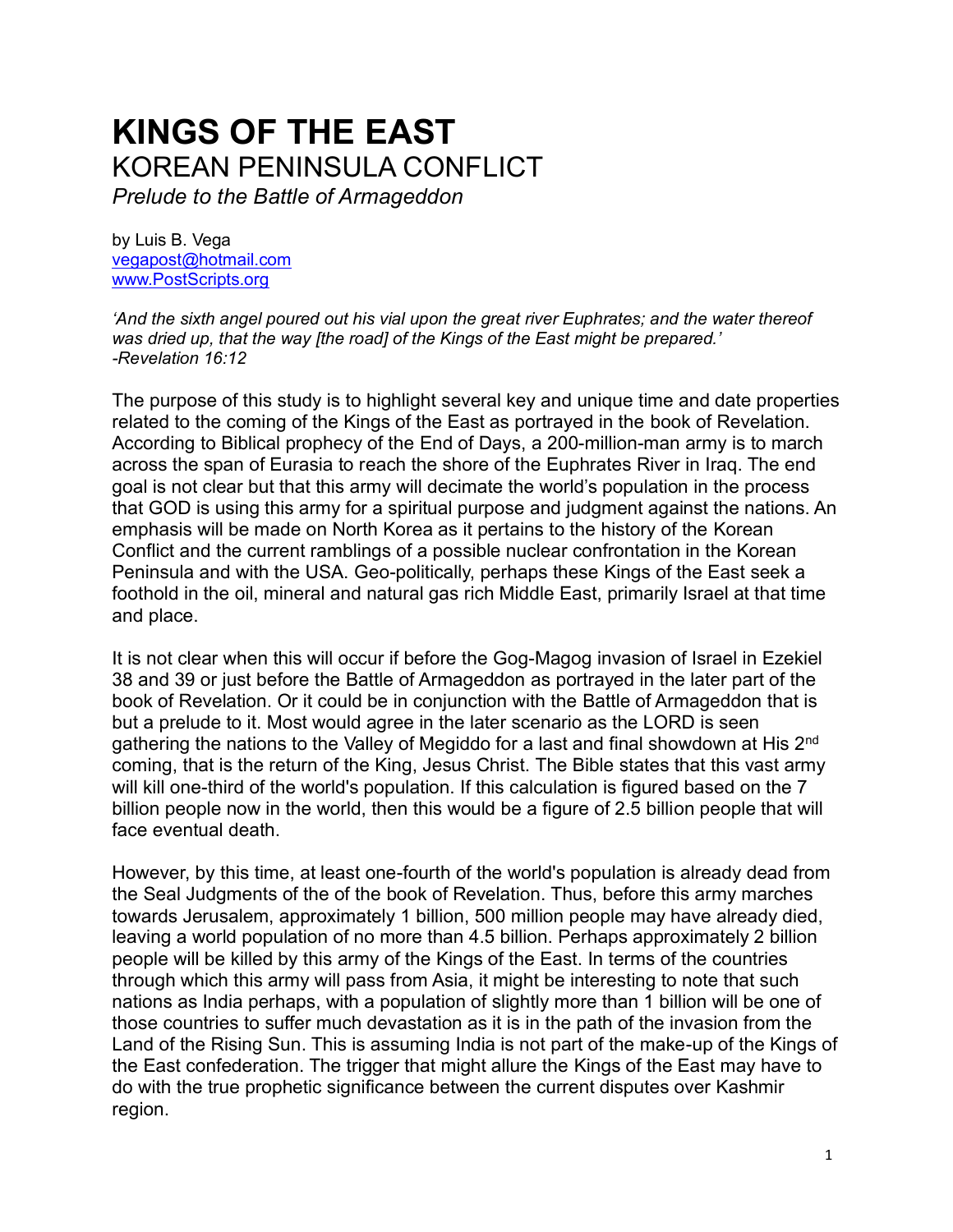## **The Preparations**

This ancient funnel or path leads to the Middle East as it was part of the ancient Silk Trade routes to Jerusalem. What will be the precious commodity as silk was in ancient times will likewise in the End of Days be the natural resources that Israel will possess such as natural gas reserves and precious metals and minerals. If India begins to move her forces to meet the Chinese army in a military confrontation, then it is highly likely that China might retaliate with all the weapons of mass destruction at her disposal. India could be annihilated in such a preemptive strike by China that will most likely lead the Asian Princes of such nations as North Korea, Vietnam, Laos, Cambodia, perhaps even Japan. Due to India's high concentration of people, it is not that far-fetched to conceive that up to a billion people could very well lose their lives in this apocalyptic scenario.

As it is, China and India are not at good terms due to border disputes. India in the past has sided and asked for Soviet and Russian help to counter-weight the balance of power in the region. A second variable is that the New World Order plans envision the complete annihilation of the world's religious people. In particular, altogether, about 3.5 billion people on Earth believe in one God, mainly the Christians, Jews, and Muslims. Such stand in the way of ever accepting the claims of the 'New Age Christ' or AntiChrist as the Christians see it that will proclaim himself to be 'god' and demand worship as he initiates a 'cult of personality' and direct and undivided loyalty and obedience. But what is also interesting to note is that the distinction of who the AntiChrist will be differs between the Muslims and Christians; they are the mirror image of what is expected and who it is expected to be.

Many Biblical scholars allude to the scenario that the Muslim depiction of who the Messiah or Mahdi, the 12th Imam is, is in actuality the AntiChrist of the Christians. Thus, it will be critical to 'believe' and worship the true 'Messiah' as one's life will depend on it. If what the Bible depicts is true, then the Christian and Jewish Messiah, that is Jesus Christ will not be the chosen one during the Tribulation Period, otherwise Christian for one would not lose their heads for putting their faith in Christ Jesus during that time. Another obstacle for the Kings of the East might be Russia, especially the southern and central Asian republics. It is interesting to note that the majority of the population in Southern Russia is Muslim.

Such republics will most likely join the march against Jerusalem as this invasion of the 200 million man army from the "East", China in particular that will result in the deaths of one-third of all the people of the Earth that are alive at that time and place. The Bible foretells a time when this 200 million mass army will reach the banks of the Euphrates River in Iraq. The Euphrates River will be made to be dry up so that the army can cross over and advance toward Jerusalem. Prophetically, the Bible states that there are 4 demons stationed for this particular day and hour to do just that. Geo-politically, China may be acting to ensure that her access to the Karahoram Pass remains firmly in either her hands or in control of Pakistan's, India's natural enemy. China is the most likely candidate to be the leader or spearhead of such a conglomeration of the Kings of the East would most certainly enter the war with all weapons at her disposal.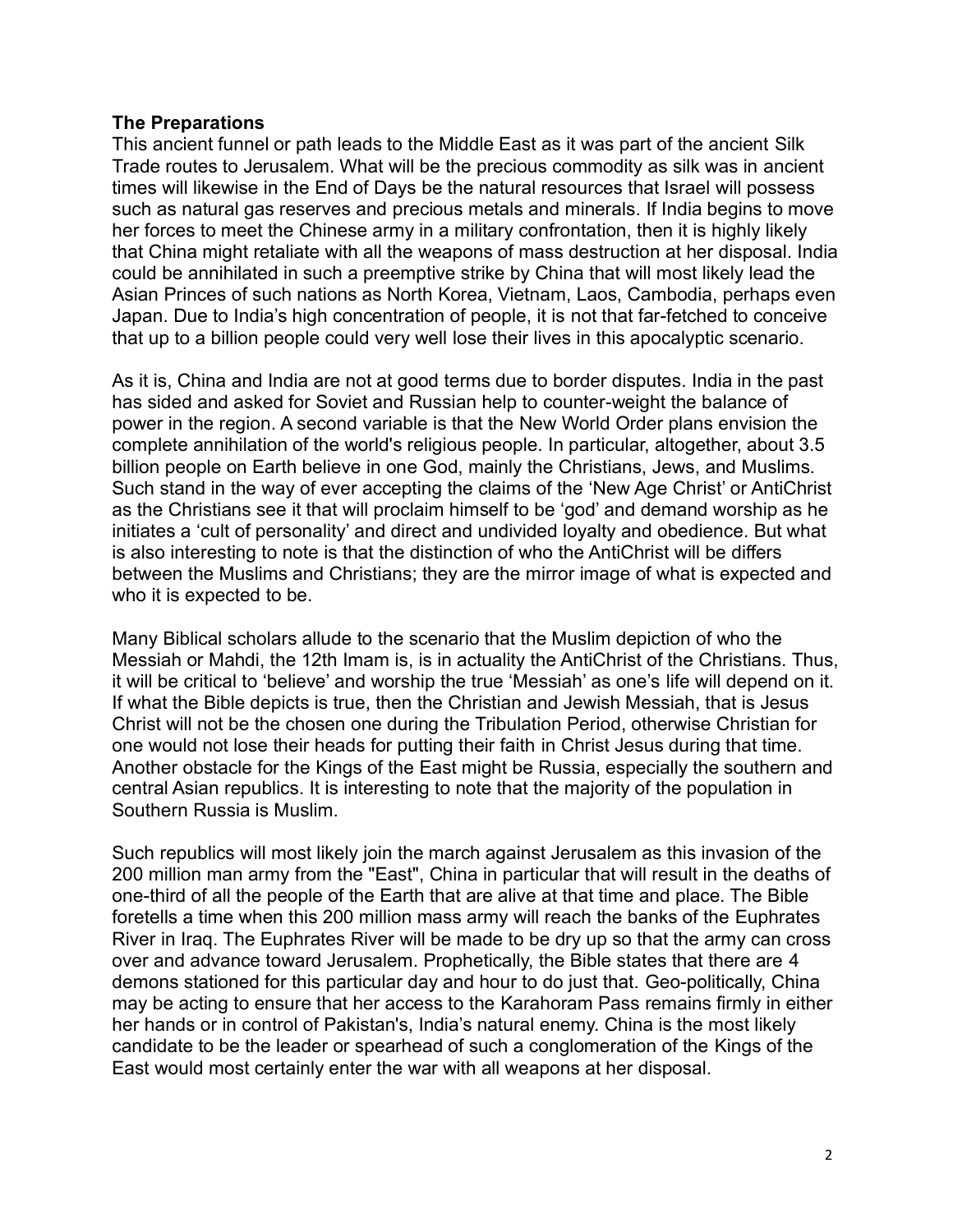# **The Trigger Points**

The 'march' from the East is not to be confused with the invasion of Gog-Magog or the Battle of Armageddon. Perhaps this 'march' from the Kings of the East might be in conjunction to the Battle of Armageddon to some degree or fashion. The Kings of the East reference can be literally translated as those from where the rising of the Sun come from. To those discerning of times, the current rhetoric, and the news of the day as it pertains to China and North Korea is molding exactly as foretold in Biblical prophecy. The current militarization of China and North Korea coupled with the completion of nuclear testing and threats to use nuclear weapons against the United States is to be taken seriously by the West. The following is the North Korean rockets that can carry a nuclear device.

| 1. Taepodong 2 | 6,000 km Range |
|----------------|----------------|
| 2. Taepodong 1 | 4,000 km Range |
| 3. Rodong 1    | 1,300 km Range |

With the untested new leadership and generation of Kim Jong il, the military of North Korea is probing for vulnerabilities in the US-South Korean alliance specifically. Neighboring states, aside from South Korea, Japan, and Taiwan are on edge due to the North Korean nuclear programs that threaten the peace in the region. Such are powerless to stop the inevitable as they rely on the mutual military cooperation with the USA. This treaty with the USA has not been put to the test since the Armistice in 1953. A nuclear North Korea has now changed geo-politically the landscape of the region and has off-set the balance of power between the super-giant China and Japan.

China has a unilateral pack with North Korea as does the US with Japan, Taiwan and South Korea. Currently due to its successful missile launches or North Korea's nuclear program, missiles can now deliver a nuclear warhead as far as Alaska and perhaps the West Coast of the USA. North Korea might be the 'trigger point' that could involve a serious situation in which nuclear war might be unavoidable for the North Koreans to use against the USA. Many Bible scholars attribute to the build-up of China economically and militarily as a designed preparing for her part in the coming Tribulation Period. Over the years, many have had dreams and vision of the USA being invaded by China and Russia. According to the book of Revelation, the Kings of the East are summoned by the demonic host to march along that all-weather road to Israel's border, preparing for attack. This study suggests that a key player or nation that will make up the 'Kings of the East' will be North Korea.

The year 2013 marked the 60<sup>th</sup>-year anniversary of the end of the Korean War which at the beginning was called a 'Police Action' by the UN led by a coalition of 21 UN –US member courtiers. Over 36,000 US soldiers died in the war, making it the most in losses of any one singular country and out of the total 2 million lives lost from 1950-1953. The US made up about 88% of the over 300,000 combined force that attempted to repel the North Korean invasion of the South. The Defense Readiness Condition DEFCON was set up as an alert system used to describe the degree of nuclear war and state or readiness by the U.S. Armed Forces. During the missile test launches and threats to 'nuke' the US West Coast, by North Korea the US went to DEFCON 2 in Spring of 2013.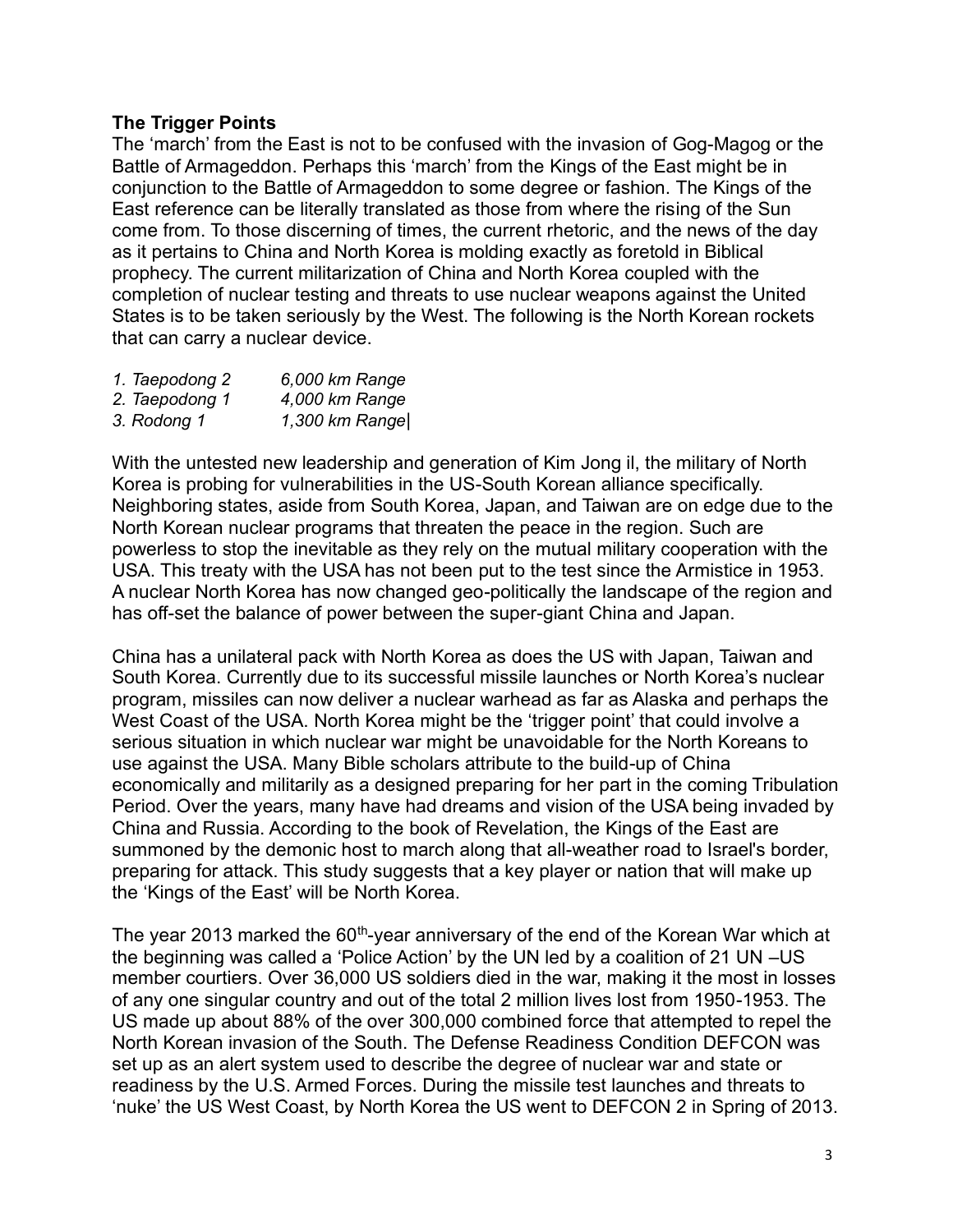### **The Demilitarized Zone**

When the UN led 21 force nation pushed the North Korean beyond the 38th Parallel near the Chinese border, over 2 million Chinese along with the USSR helped the North Koreans push back the UN Coalition to the current 38th Parallel. To this day, there are continued skirmishes and penetration by North Korean commandos or fire exchanges at sea. North Korea has the 4th largest army in the world. For its size of only 25 million, it is staggering. China has currently a 1 Million Man Army ready to mobilize at a given notice. The following is the list that specifies the level of nuclear threat to the USA.

| <b>DEFCON 1</b> | Nuclear War is imminent        | White       |
|-----------------|--------------------------------|-------------|
| <b>DEFCON 2</b> | <b>Prepare for Nuclear War</b> | Red         |
| <b>DEFCON 3</b> | Force readiness above normal   | Yellow      |
| <b>DEFCON 4</b> | strengthened security measures | Green       |
| <b>DEFCON 5</b> | Lowest state of readiness      | <i>Blue</i> |

The North Koreans have officially withdrawn from the 'Cease Fire' agreement with the Republic of South Korea and the USA of 1953 as the nations involved are technically still at war with each other. North Korea is one of the most isolated countries in the world and for that very reason it is often referred to as the 'Hermit Kingdom'. It is an example of what communism leads to; a total repressive Totalitarian State controlling every aspect of life for individuals.

The Demilitarized Zone DMZ (한반도 비무장지대) is a 2.5 mile wide buffer between the 2 nations of North and South Korea. It is 148 miles long running on the 38th Parallel. It has over 1 million land mines and fenced with high voltage lines. Within this area there are roughly 2 million military personnel stationed here. This makes for the most militarized and guarded border in the world. Currently the joint security Force of US-North Korea has 25,374 US troops deployed in the Zone. The following is a statistical comparison of the 2 Koreas. For example, the average North Korean earns the rough estimate equivalent of \$900 per year.

|                                         | <b>North Korea</b> | <b>South Korea</b> |
|-----------------------------------------|--------------------|--------------------|
| Population                              | 25 mil             | 50 mil             |
| GDP (purchasing power parity), \$bn     | 1,622              | 4,032              |
| GDP - per capita (PPP),                 | 400                | 1,800              |
| Infant mortality rate, per 1,000 births | 26.21              | 4.08               |
| Life expectancy at birth                | 69.2               | 79.3               |
| Area                                    | 122,762 sq km      | 99,313 sq km       |
| Corruption Index ranking 2012           | 174                | 45                 |
| Total executed, 2007-2011               | 105                | 0                  |
| Internet users per 100 people           | 0.1                | 81.5               |
| Intentional homicide, rate per 100,000  | 15.2               | 2.6                |
| Exports, \$ billion                     | 4.71               | 552.6              |
| Imports \$ billion                      | 4                  | 514.2              |
| Manpower fit for military (16-49)       | 4,836,567          | 10,864,566         |
| Military percentage of GDP              | 22.3               | 2.8                |
| Military spending, \$ billion           | 8.21               | 26.1               |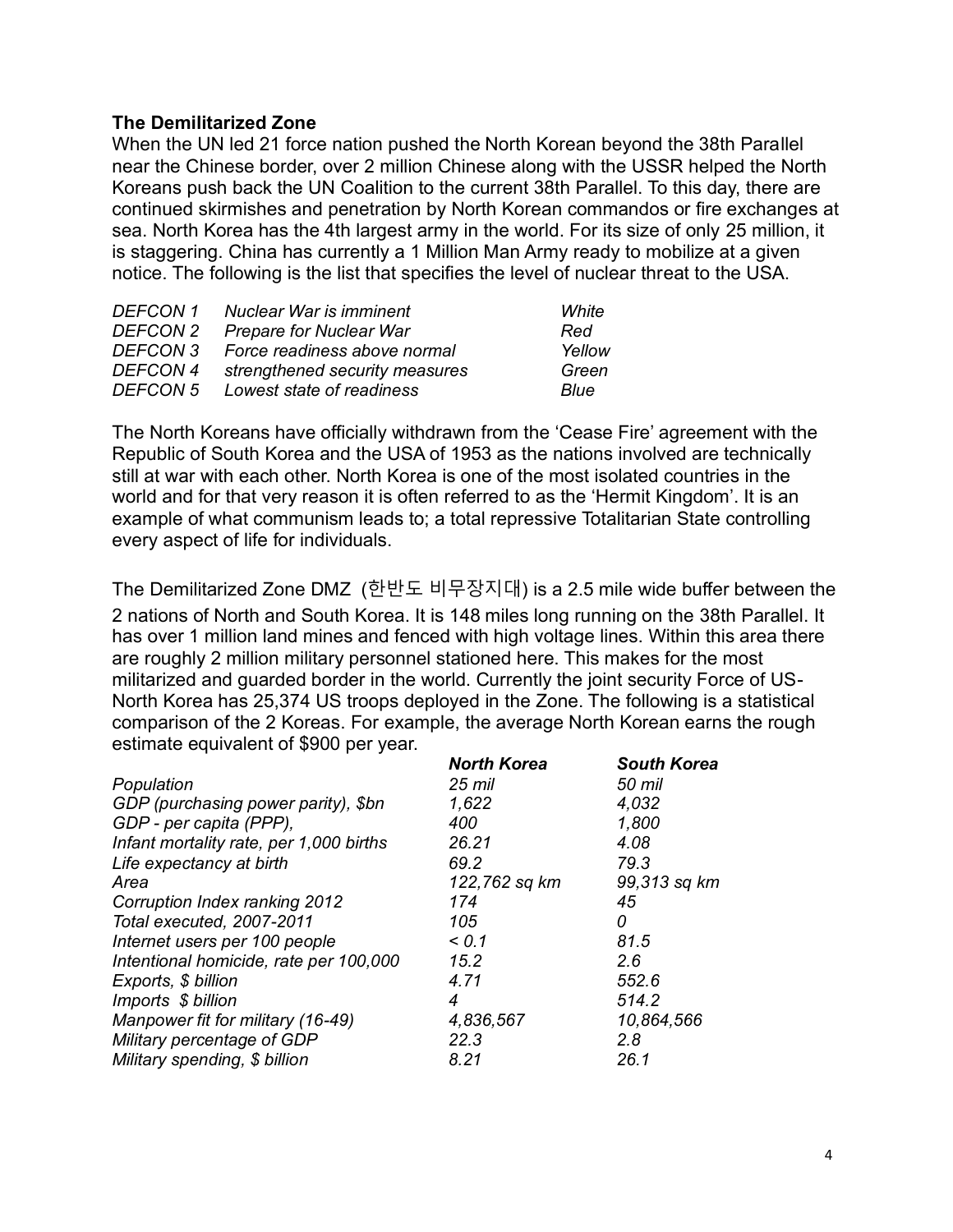#### **Religious Persecution**

The North Korean Cult of Personality ideology came out of the social scientific revolution of 19th Europe. It utilizes humanistic Social Darwinism as its core values and foundation. In essence, it is a scientific theory stipulating that the political state is the highest entity for mankind in terms of laws, order and all that is good and for the 'good' of Humanity. Having this as a framework, humanity is reduced to the lowest common denominator in terms of worth and value; human life is expendable as the state deems what is valuable and permissible in life and liberty. The path to eventual Communism is paved through Socialism. It espouses collectivism in which the good for the STATE supersedes the rights, power, and liberties of the single individual. People are valued for their work and seen as units of energy. What matters is the present and all things material.

Thus any aspect of there being a spiritual being, a soul, a "GOD' is counterproductive and threatens the state to the point that attempts will be made to stamped out this spiritual and/or religious believe in a Creator. North Korea has sunk into the 'Dark Ages' but with nuclear weapons. Satellite images at night, from the edge of space, show North Korea virtually 'blacked out' due to shortages in energy. It is a befitting metaphor of also the spiritual darkness condition the communist ideology has produced. A report by the Korean Bar Association has details the daily life of religious and political prisoners based on the testimonies of survivors of the camps and former guards in North Koreas concentration camps. For more than 50 years, North Korea has been operating prison camps that are actually forced labor concentration camps.

Religious and political opponents are incarcerated and are forced into slave labor. These camps are estimated to be holding more than 200,000 political and religious prisoners. According to the communist rationale, these camps provide 'an opportunity for redemption.' North Korea's government denies the existence of prison camps but satellite imaging reveals the truth that persecuted North Korean Christians as well as political prisoners are being force to work, starved, tortured and killed in these camps. Several escapees have testified of the brutality that is going on. In an effort to reach out, South Korean Christians and other world ministries for decades have been launching tens of thousands of 'Scripture Balloons'. These are balloons filled with helium that carry New Testaments, Scripture verses and other gospel messages into North Korea.

As a closed materialistic and Marxist State, anyone discovered to be a Christian in North Korea is usually executed or sent to prison camp or concentration camps. The mere possession of a Bible can result in being jailed or death. Any North Korean attending an Underground Christian Church is considered treason. According to the Voice of the Martyrs (VOM), somewhere between 50,000 to 70,000 North Korean Christians are currently in these forced labor camps. Why? Christianity is seen as a direct threat to the communist state. It is so ironic, given that the up-bringing of Kim il Sung's was Christian and the fight for Korea's liberation since 1910 was started by and supported by Christian churches. It is a testament that what makes a follower of Christ Jesus is not where one was born or what 'Christian' family a person grew up in or how much church one had.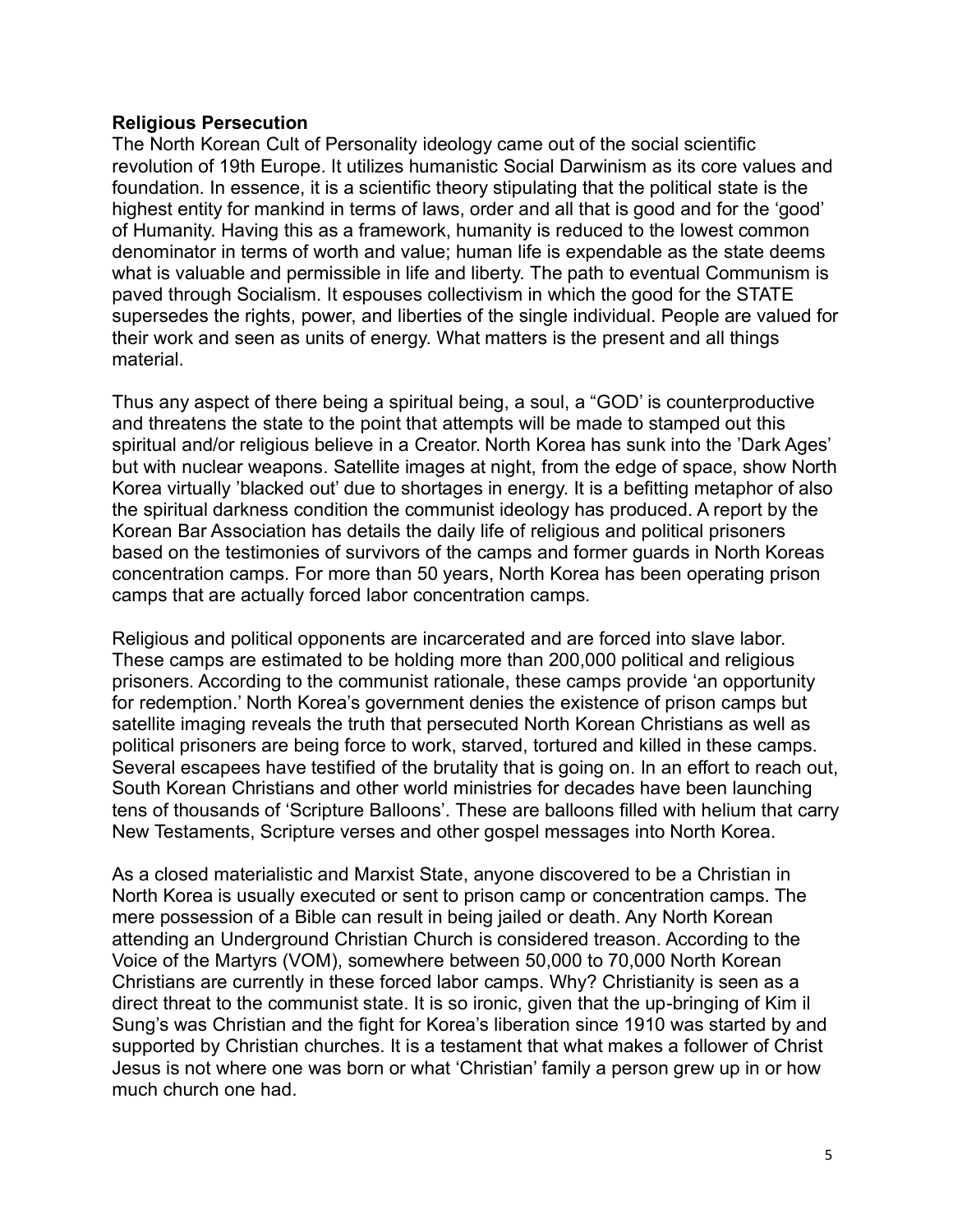## **A Cult of Personality**

This Cult of Personality phenomenon occurs when an individual uses mass media and propaganda to project his or her image as larger than life to the point of a god-like idolization. Such attributes may be imposed by the masses due to the popularity as would a rock star or celebrity, other on the other hand are self-imposed worship that is demanded of the masses. Most noticeably, dictators have been notorious for demanding unconditional worship of their personality to the point that it becomes a religion in most cases. This occurred in ancient civilization from Babylon down to the Greeks and Romans. For example, Cesar worship was required by the citizens of Rome as the Emperor was deemed a living god, etc.

In the case of North Korea, this cult of personality is the religion that is only allowed and expected to be practiced. This 'religion' of North Korea is called Juche. It is the literal worship of the family dynasty of Kim Sung as a 'god' and his son, Kim Jong as the 'son of god'. Finally, what is to be expected at some point in time is that Kim Jong Un will be worshipped as a type of the Holy Spirit. This is obviously in reference to the Christian Trinity concept of a triune GOD. Juche is the only religion the North Koreans are allowed to practice. Although it is argued that North Korea does not repress religious beliefs, it is intolerant of any competition for worship. Thus, belief systems like Christianity in particular are seen as unacceptable compotators and thus treasonous to the State.

There is actually a written article in the Party Covenant that states that all North Koreans are required to worship their Supreme Leader. To help remind the masses of this on a daily basis, portraits are required to be hung on the walls of every home in North Korea. Household members are to bow down to it as an 'idol' of worship. Kim Jong-Il honored as a deity, has more than 1,200 titles to include… 'Sun of the 21st Century, the Eternal Sun, the Guardian Deity of the Planet, the Sun of Socialism, and the Ever-Victorious General.' The references include Lone Star of the 21st Century, Beloved Leader, Great Leader, Dear Leader, Great Suryong, the Sun of Revolution, the Sun of Life, the Sun of Juche and the Fatherly Leader of all Koreans, etc.

In such a controlled and repressive society, all is subject to be suspected to include even the suspicion that one is believed to be disloyal in any form. The Bible is banned which is called Kiddokyo Chaek. Many have been falsely incarcerated due to either having a Bible, meeting in the underground Church or just being falsely reported to the authorities. Such an infraction is a capital offense. The victims are often judged without due process and it becomes an occasion for a show trial that ends in a public execution. In most cases, teachers, students, and locals are forced to witness the executions. The military police unit, Bowisaryungbu Gigwanwon is often the judge, jury and executioners of such through crime. Many Pastors, Assistant Pastors and parishioners are executed at will for their religious beliefs. There have been escapees from the concentration camps that tell of horrific brutality occurring in such Satanic conditions. The word for the crime of being a Protestant Christian is called Kiddokyo. This association comes with an automatic death sentence of 'conspiring to engage in subversive activities against the State and the Supreme Leaders.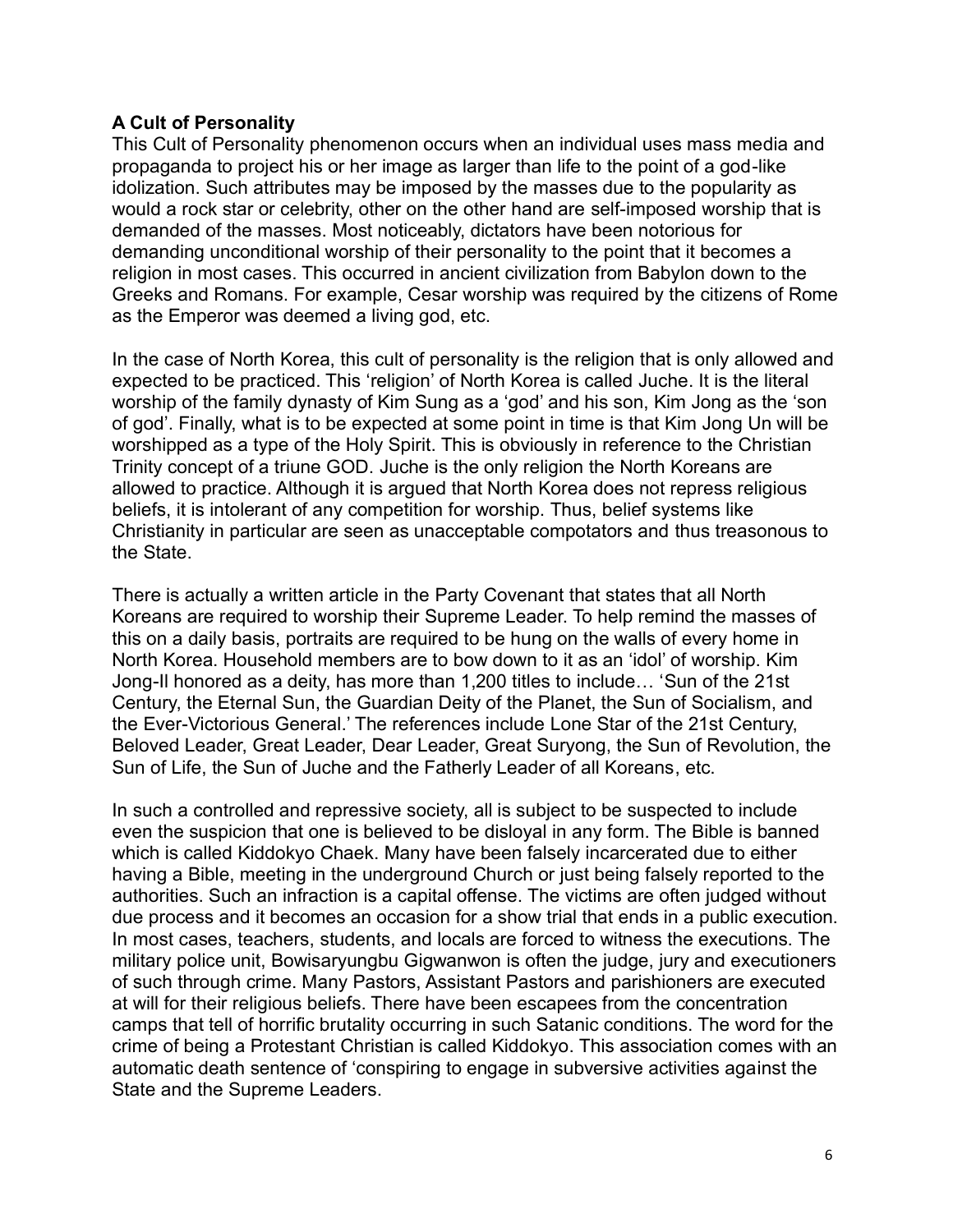At such executions, the victims are at times given the opportunity to recant their belief in Jesus Christ with a promise to be spared execution. In some cases, the Christians are crushed alive by steamrollers as they are bound and forced to lie on the roads. Any that are found to be of use are forced into labor camps. It is estimated that the largest concentration camp, number 22 has around 50,000 prisoners to include entire family units where pregnancy is forbidden, and births are forcibly aborted. Although the ruling family had ironically their roots in Christian education, the great grandfather was a son of a Pastor, the current Kim grew up with no real knowledge of religion, and had not even heard about Christianity even though he studied in the boarding schools of Switzerland. In their communist indoctrination, the North Koreans are taught that religion is the opium of the people as Lenin stated.

Moreover, that missionaries and pastors were spies of the West and South Korea, trying to bring 'imperialism' to North Korea. From an early age, children are taught that religion is bad and that the only reason Christians from other countries built the hospitals, schools for North Korea is to spy. Thus, children from an early age are taught that Christianity is subversive and treasonous. In an association to Christianity, North Koreans are also taught to hate Americans because of the war. Many South Koreans and Chinese are nevertheless risking their own lives to liberate as many as they can from the camps. Many arrange for Christians to escape through China. Many are caught by the military. In many places there has been an 'underground railroad' of sorts like the type in the USA prior to the Civil War that funneled African Slaves to freedom in the North.

There were safe houses along certain routes where food, water and comfort were provided to such seeking liberty. Many North Koreans see those that believe in the Christian GOD as crazy for giving up their very lives for this 'religion'. Ironically, the state has copied the types and shadows of the Bible and has ascribed them to what is said about Kim Sung for example. They have replaced GOD the Father, GOD the SON and the Holy Spirit with the cult of personality that all dictators have past, present and future. The ultimate example of the cult of personality is Lucifer's AntiChrist that will likewise demand absolute worship without any competition, especially from Christians. Any found not adhering to this decree will also suffer capital punishment during the coming Tribulation Period.

Since the end of the Korean War in the early 1950s, the Koreas have been in a state of war. North Korea frequently threatens to invade the South in an attempt to unify the Korean peninsula. Currently, if any North Korean invasion were to occur, both China and the USA are pledged to support and intervene. Most notably, such a military confrontation would go 'nuclear'. China itself, like North Korea has often times threatened to 'nuke' the USA due to the Taiwan issue. Perhaps a 'Red Dawn' scenario could occur in the USA mainland and perhaps are in the plans. Prophetically speaking, North Korea is helping to set the stage for a countdown militarily to Armageddon. The Bible does speak of the 'Kings of the East' marching with a 200-million-man army across the Euphrates River to attack Israel at some future point per Revelation 9:14-16. North Korea has had a direct link to helping Iran also develop its nuclear capability.